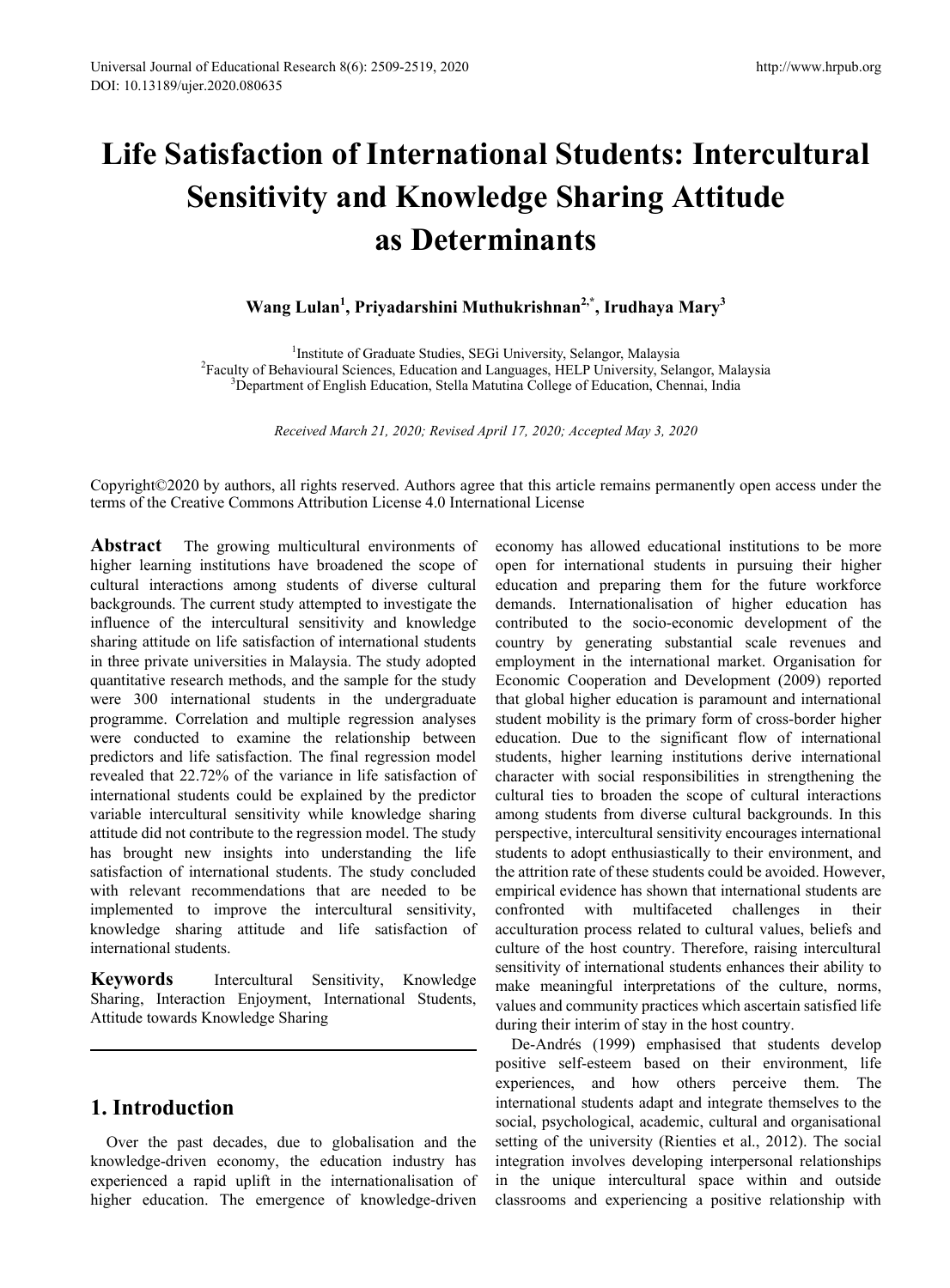culturally diverse people. Furthermore, feelings of international students in terms of acceptance, inclusion and recognition in classroom interaction are essential to strengthen their interpersonal relationships (Mak, Bodycott, &Ramburuth, 2015). Knowledge sharing of international students differ from domestic students in many ways. Chen et al., (2017) findings highlighted two main reasons for the international students to share knowledge with other students viz., to strengthen their knowledge quality and to make new friends. Besides, his study reported that language barriers and cultural differences are the two hindering factors for knowledge sharing. In the same vein, Vazirani et al., (2018) concluded that communication difficulties and a lack of support in the classroom affect international students' life satisfaction which consequently leads to decreased contact with local students and maladjustment in the host culture. To promote intercultural interactions, universities are adopting peer-pairing programs which allow substantial interaction between the international and domestic students (Summers & Volet, 2008). Ryff (1989) noted that well- being is positively correlated to positive relations and cultural empathy. Presumably, international students are regarded as rich sources of international education, adding cultural diversity to universities, student culture and contributing to the intellectual life of universities.

The interaction and knowledge sharing between international and domestic students can be regarded as an intellectual discourse which allows them to share values, beliefs, information and ideas, consequently leading to strengthen intercultural relationships. Currently, many researchers examined the issues and challenges faced by international students and elucidated the factors affecting their psychological and academic life. However, there is a dearth of studies in examining the relationship between the three variables of the study. Therefore, the current study is aimed to examine how intercultural sensitivity and knowledge sharing attitude affect the satisfaction of life of international students.

#### **1.1. Research Problem**

Studies from several countries have examined the issues and challenges confronted by international students in adapting themselves to the new culture, environment and academic demands (Smith & Khawaja, 2011; Desa, Yusooff, & Kadir, 2012). According to Chen (1996), academic stress is a common stressor among international college students in North America, and his study reported that the students have a substantial level of psychological stress. Several studies have shown evidence that unfamiliar culture, limited language proficiency and performance expectations were common stressors among university students (Kosheleva, Amarmor, & Chernobilsky, 2015; Misra & Castillo, 2004). In the same vein, studies conducted in Malaysia, have confirmed the challenges faced by international students highlighting that international students are challenged with

multifaceted problems at varying degrees that affect their overall life satisfaction. These studies reported problems related to culture, climate, and care, cost of living (Malaklolunthu&Selan, 2011; Asgari&Borzooei, 2014), the livelihood service, and facilities (Yee & Mokhtar, 2013). Adding to that, Singh, Schapper& Jack (2014) reported that international students in Malaysia who face adjustments and psychological problems at academic, social or personal levels had shown a negative relationship with their academic performance.

The Ministry of Higher Education in Malaysia has implemented strategic measures to raise the standards of internationalisation of higher education and to develop Malaysia as a potential educational hub (National Higher Education Strategic Plan, 2007-2020). The internationalisation of higher education has contributed a significant rise in the influx of international students in Malaysia confirming that there was a progressive increase in the enrollment of the international students from 35,000 in the year 2003 to 200,000 in 2017 (The Ministry of Higher Education, 2017). Malaysia is aiming to double the enrollment of the international students to 250,000 by 2025 and to achieve this expected increase of students' enrollment, the government, educational stakeholders and the higher learning institutions have to strategic measures to attract, retain and increase the enrollment by providing world-class education. Most of the international students migrating to Malaysia are from Southeast Asia, Middle Eastern and Middle Asia, African countries, and a minimal number from European countries. Although there is a prominent rise in the enrollment of international students, a substantial number of studies have identified the persistent problems faced by international students.

The importance of interaction and communication in multicultural settings has been widely investigated. Knowledge sharing allows students to facilitate interaction in the classroom, which was built a collegial relationship and acceptance among the students from the diverse cultural background. According to Sosik (2002), in multicultural settings, people bring their own cultural beliefs and expectations, and this largely influences the dynamics of interactions. Mallasi & Ainin (2015) reported that non-monetary factors which include interpersonal trust, sense of enjoyment in helping others and self-efficacy were significant determinants of knowledge sharing behaviour of postgraduate students. From a broader perspective, knowledge sharing is a reciprocal act of giving and receiving or exchange of knowledge and is a mutual relationship that connects individuals to create a social-emotional network which maintains and strengthens social-emotional connections, provides implicit rewards of admiration, appreciation and friendliness (Bartol & Srivastava, 2002). Taken together, these studies support the notion that knowledge sharing in academic settings contributes to one's self-fulfilment, a sense of enjoyment in helping peers and to build trust and relationship.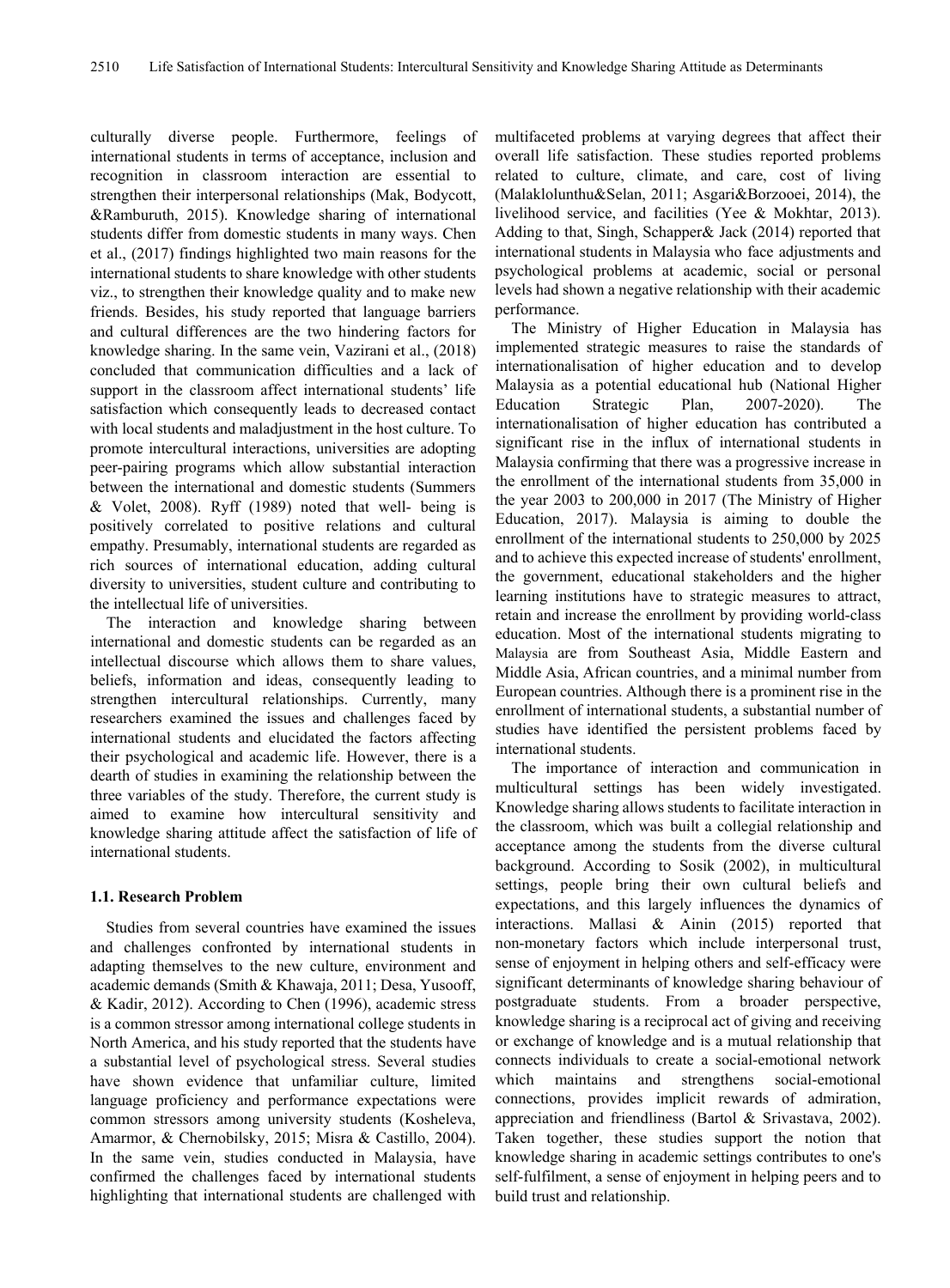To summarise, a wealth of research on international students primarily focused on the factors that affect their cultural and academic adaptation and academic performance. However, far too little attention has been paid to study the relationship between knowledge sharing attitude, intercultural sensitivity and life satisfaction. Therefore, the current study seeks to provide empirical findings and recommendations to attend to the needs of international students for their enhanced learning experiences and life satisfaction during their interim stay in the host country. Therefore, the current research will address the following research questions.

- 1. What is the level of intercultural sensitivity among international students?
- 2. What is the level of knowledge sharing attitude among international students?
- 3. What is the level of life satisfaction among international students?
- 4. Are there significant relationships between intercultural sensitivity, knowledge sharing attitude and life satisfaction of international students?
- 5. To what extent do intercultural sensitivity and knowledge sharing attitude predict life satisfaction of international students?

# **2. Literature Review**

#### **2.1. Intercultural Sensitivity**

A line of intercultural studies has conceptualised the terms intercultural sensitivity, intercultural communicative competence, transcultural communicate competence interchangeably (Sinicrope, Norris, & Watanabe, 2007). The conceptual ambiguity and lack of consensus in the definition of the term intercultural sensitivity have been widely discussed across many studies. The various models of intercultural sensitivity have varied theoretical perspectives, and the views are multifold. Literature shows there are five different models of intercultural sensitivity, such as adaptational (Kim, 1988), developmental (Bennett, 1993), co-orientational (Byram, 1997), compositional (Deardorff, 2006) and causal (Arasaratnam, 2006). However, Bennett (1993) developmental model of intercultural sensitivity shows the progression from the ability to transform one's views of the world (ethnocentric) toward increasing cultural awareness and competence (ethnorelative) primarily through six successive developmental stages. Chen and Starosta (2000) criticised that earlier models failed to demonstrate the differences between the constructs intercultural competence and intercultural sensitivity and argued that intercultural sensitivity is the prerequisite to develop intercultural competence, and the later has the combined features of both cross-cultural attitude and behavioural skills. Among the line of studies in intercultural sensitivity, the model which gained much attention and widely accepted is Chen and Starosta (1996) model of intercultural sensitivity. According to Chen and Starosta (1996), the overarching construct intercultural communication is an umbrella term which includes cognitive, affective and behavioural skills of interactions as intercultural awareness, intercultural sensitivity, and intercultural communicative adroitness respectively. These three dimensions are distinct in terms of functions and skills and are closely related. Intercultural awareness represents the cognitive dimension of intercultural communication competence which refers to an individual competence to comprehend and explain the similarities and differences of others' cultures. Intercultural awareness comprises of two components: self and cultural awareness. The term intercultural sensitivity which is the affective component of intercultural communication competence is the central focus of this research, and it refers to the positive emotional desires of a person in understanding, acknowledging, appreciating, and accepting<br>cultural differences that promote intercultural cultural differences that promote intercultural communicative competence. It demonstrates the ability of the person to receive and respond to the positive aspects before, during and after intercultural interaction.

Drawing evidence from earlier studies, Chen and Starosta (1996) initially conceptualised intercultural sensitivity and made the first attempt in the construction and validation of the instrument to measure intercultural sensitivity. Their validation study was done on the US sample of college students, which resulted in the five-factor model for IS instrument. The 24 items scale explained a total of 37.3 % variance under five dimensions and the internal consistency was reported as 0.88. The scale identified five interrelated dimensions: interaction engagement, respect for cultural differences, interaction confidence, interaction enjoyment, and interaction attentiveness. Fritz et al., (2002) replicated the study on German samples and reported five-factor model using confirmatory factor analysis. Peng (2006) and Peng, Rangsipahat, and Thaipakdee (2005) reported the scale was reliable but did not establish the validity of the scale. However, a subsequent study by Friz, et al., (2005) on American and German samples failed to reproduce the five-factor model raising ambiguity and concerns over validity on the five-factor model. Taman (2010) validated the scale using undergraduate students sample in Malaysia and reported the three-factor structure of intercultural sensitivity under three dimensions which includes interaction attentiveness and respect, interaction openness, and interaction confidence. There are contradictory viewpoints on the model of intercultural sensitivity, whether it as a generic or culture-free model. Empirical evidence, particularly from non-western countries (Tamam 2010; Wu 2015) supported the culture-free scale for measuring intercultural sensitivity. Therefore, Chen and Starosta (1996) model of Intercultural sensitivity needs further theoretical validation and empirical support

#### **2.1. Knowledge Sharing**

Learning is a collaborative activity, and the university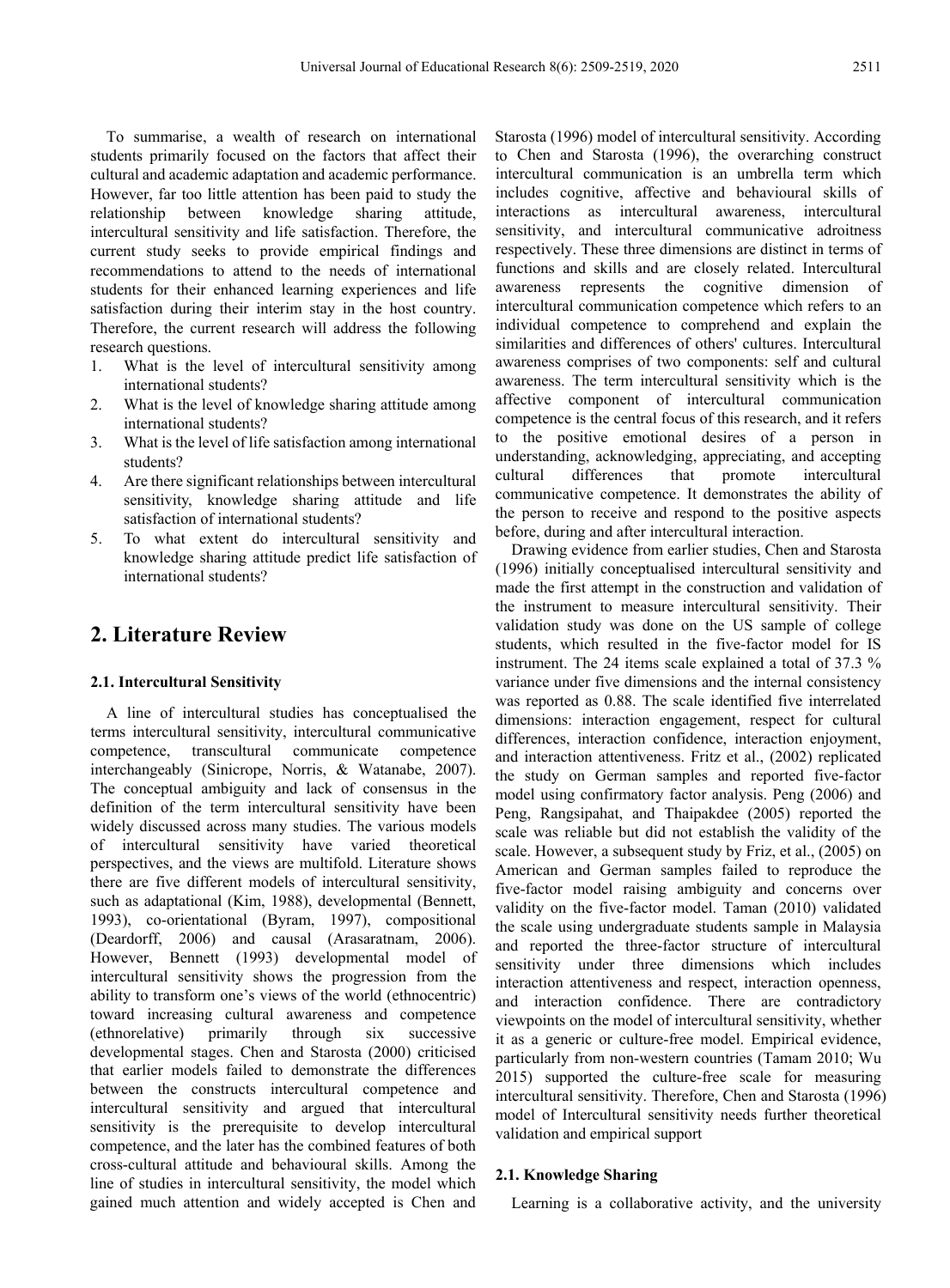students are required to engage in the knowledge sharing process proactively. The literature review has identified multifaceted views on knowledge sharing. Chong, Teh and Tan (2014) highlighted that the significant element involved in knowledge sharing is the willingness to engage in meaningful learning. Dokhtesmati and Bousari, (2013) conceptualised knowledge sharing as a cooperative process in the distribution of concepts, skills and information. In the same lines, Davenport and Prusak (2000) considered it as a collaborative activity which involves knowledge exchange between individuals and groups of people. Knowledge sharing is considered as the transfer of knowledge while engaging in some cooperative activities which allow mutual interaction among the participating individuals. Knowledge sharing differs from the notion of information sharing in the view that knowledge sharing has the component of reciprocity, which involves an exchange of information (Connelly & Kelloway, 2003). Further, it refers to the interest of an individual to share their knowledge with others in which one shares knowledge is referred to as a knowledge contributor while the other who receives knowledge is the knowledge recipient.

In similar perspectives, Gupta and Govindarajan (2000) theorised that knowledge sharing encompasses five elements: the value of the source knowledge, media richness of the communication channel, the willingness of the source to share knowledge, willingness of the recipient to acquire knowledge and the absorptive capacity of the recipient. Besides, knowledge sharing is conceptualised as enjoyment in sharing knowledge and in helping others with the perception of altruistic principles which is attributed to intrinsic enjoyment in practising knowledge sharing (Davenport & Prusak, 1998).

The theory of reasoned action defined attitude as an individual's intention to engage in a specific behaviour (Ajzen & Fishbein, 1980). Knowledge sharing attitude refers to an individuals' intention in mutual sharing knowledge with others. Chong, Teh and Tan (2014) viewed that the essential element in the knowledge sharing process among university students is a voluntary and active sharing of knowledge for meaningful learning. Research findings have confirmed that knowledge sharing has improved learning outcomes and self-development (Majid & Wey, 2011), critical thinking skills (Sim, 2006), reflective practices and positive learning outcomes and cognitive gains (Rafeli & Ravid, 2003). Knowledge sharing encompasses both individual and communal responsibilities in creating new knowledge, gaining skills and in the understandings of attitudes and values of other culture.

Studies have identified potential barriers which impede knowledge sharing among students include lack of trust and interpersonal relationship, lack of reciprocity and trust, lack of in-depth relationship between the source and the recipient of knowledge (Yuen & Majid, 2007), lack of knowledge sharing culture in the learning environment and lack of motivation. Further, Yuen & Majid (2007) confirmed that competitive mindset inhibits knowledge sharing behaviour of students. These findings confirmed that mutual trust and interpersonal relationship are key determinants in knowledge sharing behaviour among students. In the current study, knowledge sharing attitude refers to the intention of the international students to engage in knowledge sharing activities which specific focus on the face-to-face classroom interaction that occurs in the academic settings related to their programme of study.

#### **2.3. Life Satisfaction of International Students**

Life satisfaction is a generic concept that represents an individual's contentment with their own life. It is considered as one of the indicators which determine the quality of life, which includes physical, social, emotional and mental health. Several researchers have agreed with the conception that life satisfaction is subjective, evaluative and judgmental. Over the past decade, much attention has been on studying life satisfaction of individuals in various contexts, and the studies have conceptualised life satisfaction in multiple ways. However, there are certain consensus in the conceptualisation of life satisfaction. Numerous studies have conceptualised it as a self- appraisal process by which a person compares and assess one's conditions of existence or quality of life with the self-referenced standards or chosen criteria (Diener et al., 1985). Diener Oishi and Lucas (2003) noted that less the variability or the incongruence between the achievement and desire, more significant is the sense of life satisfaction. Daig, Herschbach, Lehmann, Knoll, and Decker (2009) conceptualised it as a cognitive appraisal of one's life situation with the different domains of life.

Further, earlier studies have reported life satisfaction as an integral part of well-being, which is evaluative in terms of cognitive or judgmental components of subjective wellbeing. While the other components of subjective well- being are positive and negative effects which are related to the affective and emotional aspects of well- being. Though there exists substantial correlation among the three components of subjective well- being, each component is unique and need to study in its own. Although the literature expands knowledge on life satisfaction of the international students in multiple perspectives, due to the over aching nature and conceptual broadness (Erdogan et al., 2012) of life satisfaction, there are still many factors that need to be investigated (Suh et al., 1998).

# **3. Materials and Methods**

This study used a quantitative approach to investigate the influence of intercultural sensitivity and knowledge sharing attitude on life satisfaction of international students in universities.

### **3.1. Population and Sample**

The population for the study is the international students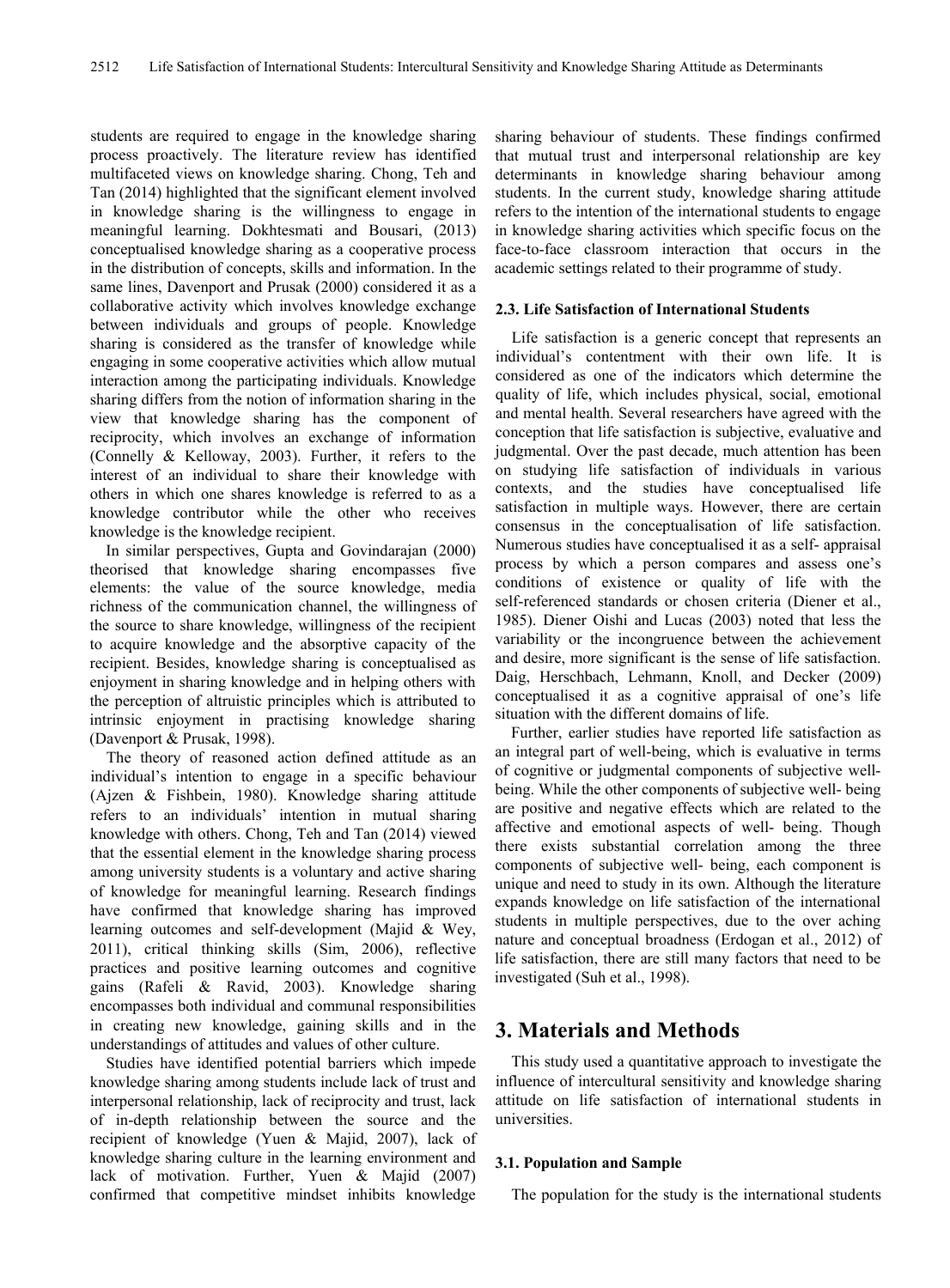pursuing their undergraduate programmes from three private universities in Malaysia. The Malaysian Ministry of Higher education (2015) report indicated that a much higher number of undergraduate international students were enrolled in private universities compared to public universities. Therefore, to maintain the homogeneity of the sample, the present study focused on international students in private universities. A sample of 300 international students was selected for the study using random sampling. In selecting the sample, the researcher considered the list of classes available to take part in the survey. Following that, the researcher randomly selected the classes, and the survey instruments were given to the international students from the selected classes. The research has been taken due consideration to select a sample with a various demographic profile of the international students. Descriptive analysis of the sample of 300 international students showed that 162 (54.0%) are male and the remaining 138 (46%) are female students; 178 (59.33%) are in the age range 18-22 years, while 108 (36%) of the total sample are from the age range of 23-27 years and 4.67% (14) students are between the age range of 28-32 years. Further, analysis of data shows that 183 (61%) students are Chinese, 8 (2.67%) students are Indians, 26 (8.67%) students are Koreans, 39 (13%) students are Japanese, 13 (4.33%) of them are from Bangladesh, and 10 (3.33%) of them are from Africa while 21 Arab students accounted for 7.00% of the total sample. The distribution of respondents by the programme of the study showed that majority 85 (28.37%) of the students are majoring in IT programme, 60 (20 %) students are doing education programmes, and 52 (17.33%) students are in management programmes. The remaining 43(14.33%) students are majoring in various Engineering programmes.

#### **3.2. Data Collection Tools**

The research instruments used in the study consist of two sections. Section A of the questionnaire focused on demographic variables of the participants while section B of the questionnaire measures the three main variables of the study: intercultural sensitivity, knowledge sharing attitude and life satisfaction of the students. The demographic details of the students include gender, age, nationality, major of study and duration of stay in Malaysia.

#### 3.2.1. Intercultural Sensitivity Scale

To study the intercultural sensitivity of the international students, the researchers adapted the research instrument developed by Chen & Starotsa (2000) and Taman (2010). In the current study, the factor analysis identified two factors, namely, respect for cultural differences and intercultural interaction competence. The instrument has 15 statements, and the participants' responses were collected using a 5-point Likert scale which has the options ranging from disagree to agree. Cronbach alpha reliability coefficient for the two subscales: respect for cultural differences and

intercultural interaction competence were found to be 0.85 and 0.82 respectively. The Cronbach alpha reliability coefficient for the overall scale was 0.87.

#### 3.2.2. Knowledge Sharing Attitude

To investigate the knowledge sharing attitude of international students, the general attitude towards knowledge sharing scale developed and validated by Yuen and Majid (2007) was considered. The scale has seven items for which the respondents have to record their responses across a five-point Likert rating scale. The reliability coefficient of the scale was found to be 0.850.

#### 2.2.3. Satisfaction with Life

To measure the life satisfaction of the international students, 'Satisfaction with Life Scale' (SWLS) developed by Diener et al. (1985) was used. SWLS is a short scale consisting of five items which are designed to measure the cognitive judgments of satisfaction with one's life. The literature review showed that many studies have extensively used it, to measure the life satisfaction of the university students and have shown high reliability scores. In the present study, the Cronbach alpha reliability coefficient for the scale was calculated as 0.880.

#### **3.3. Data Collection & Data Analysis**

Data was collected from three private universities in Selangor in Malaysia. Prior to data collection, the researchers sought permission from the Head of the department and the lecturers. The participants were informant about the consent, general information and guidelines before administering the survey. The students completed the survey in 20 minutes, and the data was collected across six weeks during the semester.

The research employed SPSS to analyse the data. To answer the first three questions, descriptive statistics were carried out. The research question four used Pearson's correlational analysis and following that multiple regression analysis was conducted to answer the research question five.

# **4. Findings**

## 4.4.1. Level of Intercultural Sensitivity among international students

The mean and standard deviations of the data were calculated for the intercultural sensitivity as shown in Table 1. Descriptive findings in Table 1 show that the mean scores of the items range from 3.31 to 3.44 and most of the items reported average mean score. The findings revealed that the level of respect for cultural differences (Mean= 3.40, SD= .645) is average and intercultural interaction competence (Mean= 3.41, SD= .636) is slightly to the higher level. Finally, the overall mean of intercultural sensitivity is 3.405 with a standard deviation of .641.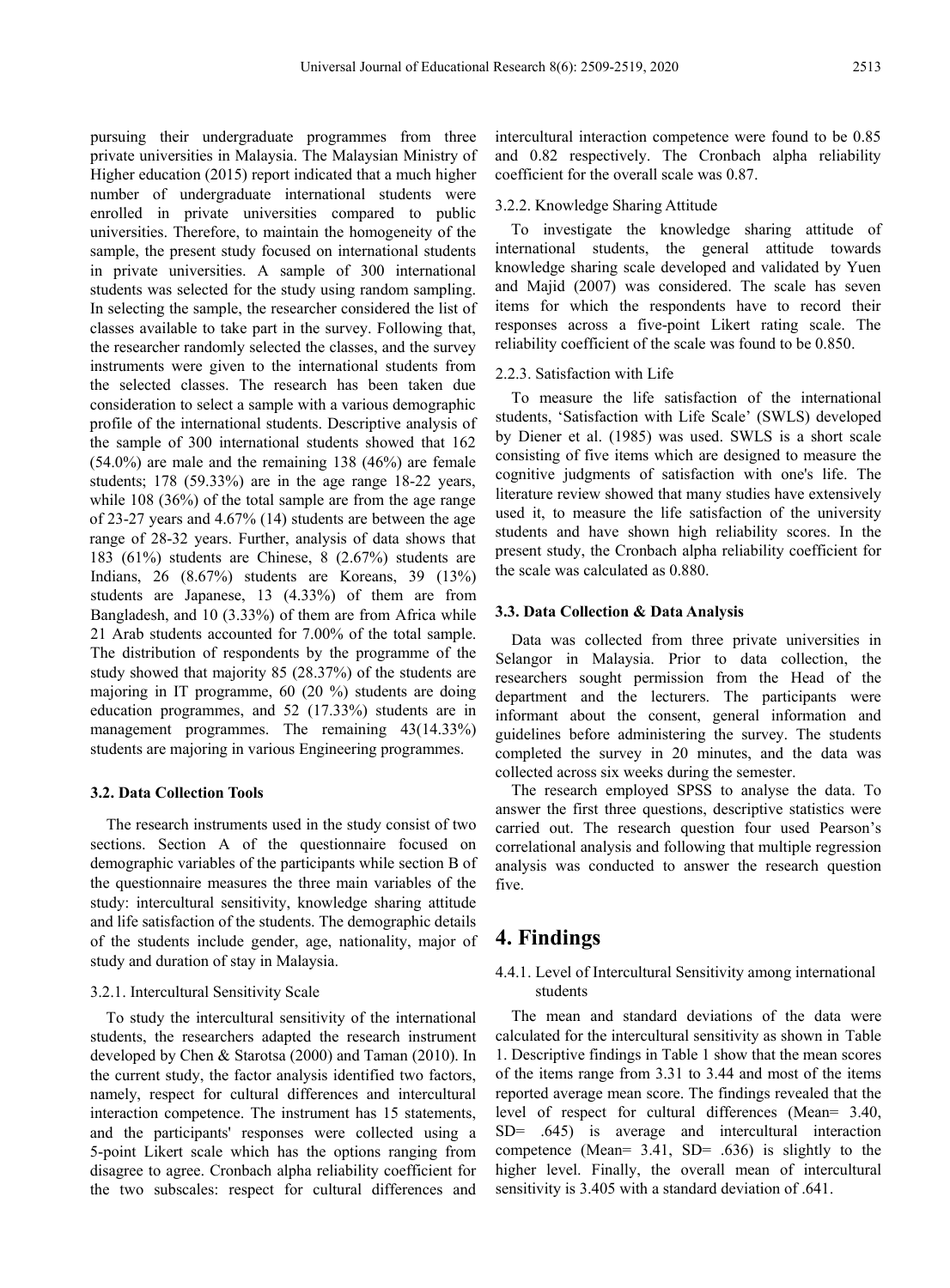| Intercultural sensitivity                                                                            | Mean  | <b>SD</b> |
|------------------------------------------------------------------------------------------------------|-------|-----------|
| I respect the beliefs and values of people from<br>different cultures.                               | 3.41  | .725      |
| I am open-minded to people from different<br>cultures.                                               | 3.40  | .675      |
| jump to concussions/judgments<br>do<br>not<br>L<br>immediately about people from different cultures. | 3.42  | .660      |
| I respect the ways people from different cultures<br>behave.                                         | 3.40  | .601      |
| I am very observant when interacting with people<br>from different cultures.                         | 3.42  | .608      |
| I think my culture is better than other cultures.                                                    | 3.43  | .697      |
| I enjoy the cultural differences that exist among<br>friends from different cultures.                | 3.31  | .659      |
| people<br>from other<br>cultures<br>L<br>think<br>are<br>narrow-minded.                              | 3.43  | .538      |
| Respect for cultural differences                                                                     | 3.40  | .645      |
| I don't like to be with people from different<br>cultures.                                           | 3.40  | .642      |
| I often get discouraged when I am with people<br>from different cultures.                            | 3.35  | .608      |
| I get upset easily when interacting with people<br>from different cultures.                          |       | .675      |
| I feel confident when interacting with people<br>from different cultures.                            |       | .676      |
| I avoid those situations where I will have to deal<br>with culturally-distinct persons.              |       | .727      |
| I am pretty sure of myself in interacting with<br>people from different cultures.                    |       | .696      |
| I can be as sociable as I want when interacting<br>with people from different cultures               |       | .430      |
| Intercultural interaction competence                                                                 | 3.41  | 0.636     |
| Overall Intercultural sensitivity                                                                    | 3.405 | 0.641     |
|                                                                                                      |       |           |

**Table 1.** Intercultural sensitivity of international students

(Scale: 1= Strongly disagree; 2=Disagree; 3= Neutral; 4=Agree; 5= strongly agree)

## 4.4.2. Level of Knowledge Sharing Attitude among International Students

Knowledge sharing attitude of the international students was investigated using nine items and the item-wise descriptive analysis is presented in Table 2. The descriptive findings in Table 2 show that 3 items reported low level while 4 items showed a high level of knowledge sharing attitude. The findings concluded that the overall knowledge-sharing attitude of the international students was averaged at 2.95 with a standard deviation of .580.

**Table 2.** Knowledge sharing attitude of international students

| Knowledge Sharing Attitude                                                                            | Mean | SD   |
|-------------------------------------------------------------------------------------------------------|------|------|
| I feel that it is important to share knowledge<br>with other students for the benefit of all.         | 3.52 | .593 |
| Many students feel that the lecturer might<br>penalise them for sharing information and<br>knowledge. | 2.20 | .482 |
| Students should share knowledge with their<br>peers only when approached                              | 3.62 | .496 |
| It is better to avoid sharing information with<br>peers.                                              | 2.11 | .698 |
| I feel that it is important to share knowledge<br>with other students for the benefit of all.         | 3.57 | .520 |
| Many students have the mindset that sharing<br>knowledge is a type of plagiarism.                     | 2.12 | .592 |
| Knowledge sharing takes place when students<br>care about the needs of others.                        | 3.54 | .680 |
| Overall Knowledge Sharing Attitude                                                                    | 2.95 | .580 |

(Scale: 1= Strongly disagree; 2=Disagree; 3= Neutral; 4=Agree; 5= strongly agree*)*

#### 2.4.3. Level of Life Satisfaction among International Students

Table 3 shows the results for the life satisfaction of international students In overall, international students showed a high level of life satisfaction (Mean=3.51, SD= .663). From the table, the highest mean score was recorded for the item "The conditions of my life are excellent" (Mean= 3.55, SD= .753). Meanwhile, the lowest mean score was recorded for the item "So far, I got all the important thing I want in life" (Mean= 3.46, SD= .456) but the item still fell under high level of agreement. In sum, these results show that international students are highly satisfied with their life.

**Table 3.** Life Satisfaction of international students

| If I could live my life over, I would change almost<br>nothing. | 3.54 | .771 |
|-----------------------------------------------------------------|------|------|
| Everything in my life is as I wanted.                           | 3.50 | .626 |
| So far, I got all the important thing I want in life.           | 3.46 | .456 |
| The conditions of my life are excellent.                        |      | .753 |
| I am satisfied with my life.                                    | 3.52 | .711 |
| Overall life satisfaction                                       |      | -66  |

(Scale: 1= Strongly disagree; 2=Disagree; 3= Neutral; 4=Agree; 5= strongly agree)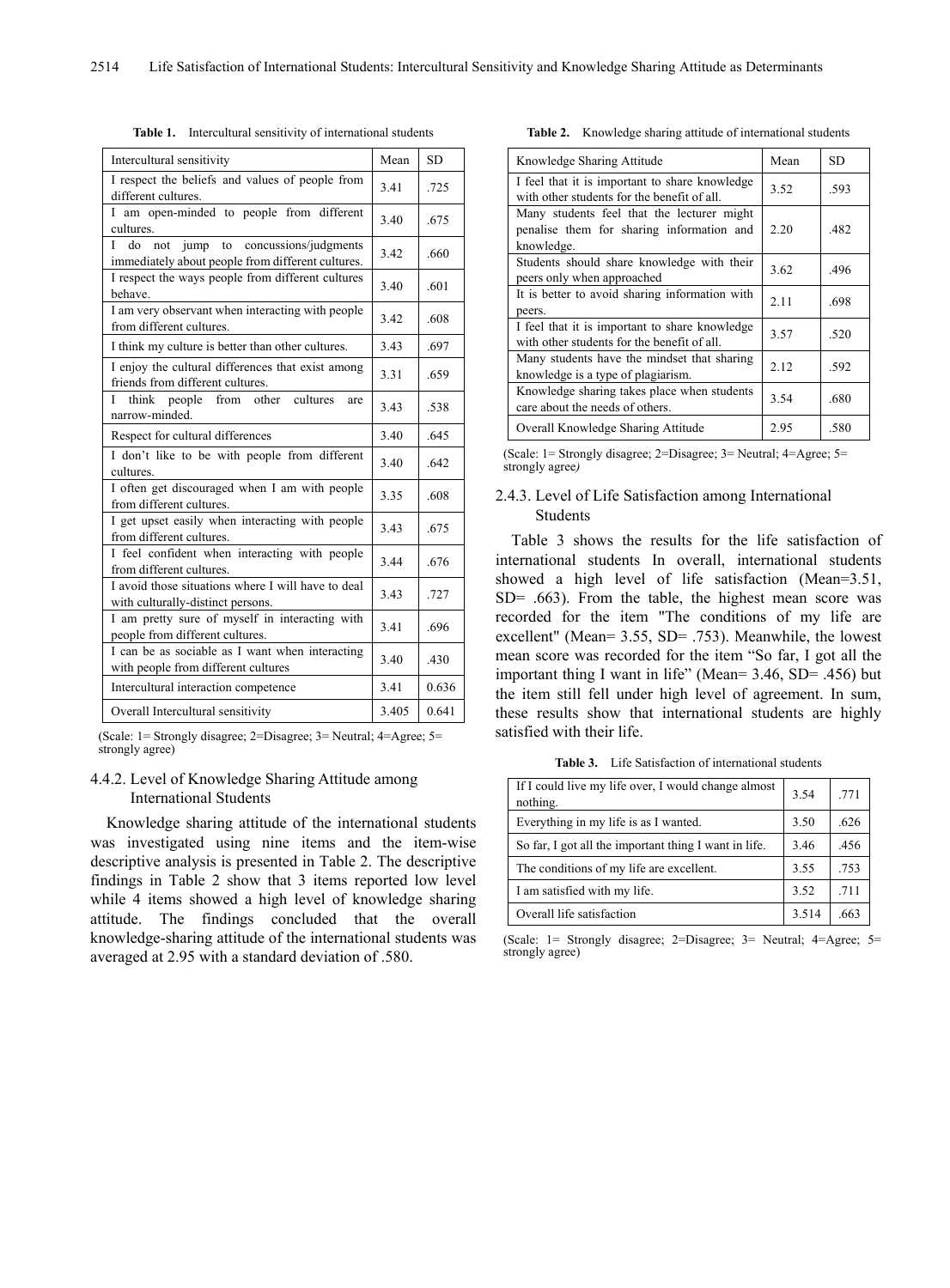## 2.4.4. Relationships between Intercultural Sensitivity, Knowledge Sharing and Life Satisfaction among International Students

To study the relationship between the variables of the study, correlation analysis was carried out and the results are shown in the below Table 4. Correlations were computed to study the relationship between intercultural sensitivity, knowledge sharing and life satisfaction of the students. The results concluded that the correlation between intercultural sensitivity and knowledge sharing  $(r = .198, p$  $< .001$ ) and students' life satisfaction (r = .153, p  $< .001$ ) was positive, weak and significant, with respect to the relationship between knowledge sharing attitude and students' life satisfaction was not significant.

**Table 4.** Relationship between the variables

| Variables                        |           |      |  |
|----------------------------------|-----------|------|--|
| <b>Intercultural Sensitivity</b> |           |      |  |
| Knowledge Sharing Attitude       | $198$ **  |      |  |
| Life Satisfaction                | $.153***$ | .069 |  |

\*\**p*< 0.01 level

## 2.4.1. Regression of Intercultural Sensitivity, Interaction Enjoyment in Knowledge Sharing and Knowledge Sharing Attitude on Life Satisfaction among International Students

To study the results of the prediction of the intercultural sensitivity and knowledge sharing attitude on student's life satisfaction, multiple regression analysis was conducted, and the results are presented in Table 5. The correlation between the predictor variables: intercultural sensitivity, and knowledge sharing attitude and the criterion variable life satisfaction of international students was found as 0.400. The R2 value of .2272 in this model shows that 22.72 % of the variance in the criterion variable was caused by changes in the predictor variables.

**Table 5.** Model Summary

| Model |                   | n <sup>2</sup> | Adjusted $R^2$ | S.E     |
|-------|-------------------|----------------|----------------|---------|
|       | .400 <sup>a</sup> | .2275          | .218           | 1.41933 |

a. Dependent Variable: students' life satisfaction, \*p<.05

In the regression model, the two predictor variables were entered in a single block, of the multiple regression analysis. The ANOVA analysis results confirmed that the model is significant [F (4,295) = 3.378, p < .05].

According to Table 6, the coefficient values for the regression analysis concluded that only intercultural sensitivity ( $\beta$ =.140; t=2.385, p<0.05) was a significant predictor of the students' life satisfaction while knowledge sharing attitude ( $\beta$ =.067; t=.908, p=0.365) was not significant. This confirmed that the two variables contribute to the model and can explain about 22.75% of the variance in students' life satisfaction. However, knowledge sharing attitude does not make a significant contribution to the total

variance and cannot explain the life satisfaction of the international students significantly. The regression Model for life satisfaction of the international students derived from the model is: students' life satisfaction =  $3.851 + .239$ (Intercultural sensitivity).

|  |  | <b>Table 6.</b> The Results of Variance Analysis |
|--|--|--------------------------------------------------|
|--|--|--------------------------------------------------|

| Model |                               | Unstandardized<br>Coefficients | Standardized<br>Coefficients |      | t           | p    |
|-------|-------------------------------|--------------------------------|------------------------------|------|-------------|------|
|       |                               |                                | S.E                          | Beta |             |      |
|       | (Constant)                    | 3.851                          | .781                         |      | 4.934       | .000 |
|       | Intercultural<br>sensitivity  | .239                           | .058                         | .140 | 2.385 .018* |      |
|       | Knowledge<br>sharing attitude | .067                           | .169                         | .024 | 394         | .694 |

a. Dependent Variable: students' life satisfaction; \* p<.05

# **5. Discussions and Implications of the Study**

The current research aimed to establish empirical evidence in the impact of intercultural sensitivity and knowledge sharing attitude on life satisfaction of international students. The results revealed that there is a significant positive relationship between intercultural sensitivity and life satisfaction and intercultural sensitivity is a significant predictor of life satisfaction. The findings confirmed that intercultural sensitivity promotes life satisfaction of international students. The findings are consistent with earlier empirical findings from several other studies which are related to the importance of mutual dialogic interaction and understanding of people in improving the stay fulfilment and overall life satisfaction of international students (Wilson et al., 2013). The international students seek to get clarity and achieve better cultural adaptation through mindful interaction with students from other cultural backgrounds. Sarwari and Wahab (2017) concluded that students' intercultural sensitivity and intercultural communication competence affect their daily personal and social lives in multiple ways. In the same vein, Maharaja (2018) concluded that studying abroad enhances intercultural competence in multiple ways, which includes gaining a better understanding of the host country culture, global-mindedness, patience, assertiveness, maturity, self-awareness, flexibility and adaptability.

In contrary to the expectations, this study found that knowledge sharing attitude is not a significant predictor of life satisfaction of international students. The plausible reasons could be attributed to the need for group cohesiveness and collaborative work among the students when they get involved in classroom discussions. According to Syed-Ihksan (2004), knowledge sharing improves group interactions, problem-solving, and decision-making skills of the students. Lack of friendship or familiarity with the peers inhibits the knowledge sharing practices. Few studies relating to life satisfaction,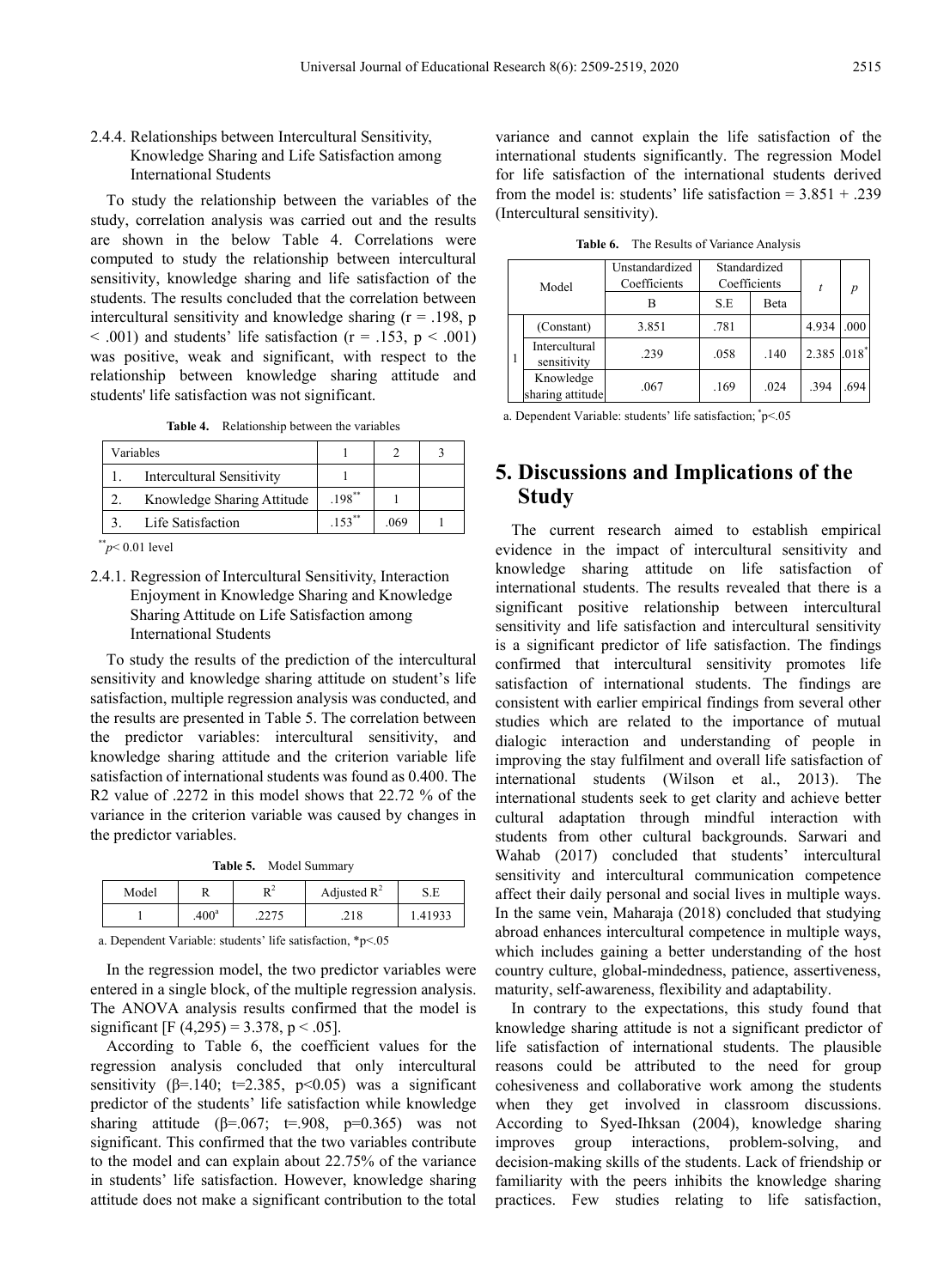knowledge sharing, and interaction reported that knowledge sharing (Jiang, 2014), interpersonal relationships (Bosson et al., 2006) and social interactions (Wasko & Faraj, 2005) were potential factors in promoting life satisfaction. The current findings contradict with the previous study findings on information sharing which showed a positive relationship with internal satisfaction (Lin, 2007; Wang & Noe, 2010), perceived favourable life quality (Choi et al., 2014) and positive psychological state (Novak, 2000). There are several possible explanations for the unexpected results. One interesting reason could be attributed to the learning preference of digital natives. Knowledge sharing is considered as a collaborative effort in problem- solving and in the construction of new knowledge. Knowledge sharing involves helping tendency which requires mutual trust, reciprocity and collegial relationship. Due to the exponential growth and application of information and communication technology, there is a prominent shift in the teaching and learning processes at the higher learning institutions. Earlier studies have found that students are most likely to engage and learn through technology-enabled classroom interactions rather than conventional mode of face to face interaction and knowledge sharing (Yuen & Masjid, 2007).

The use of formal learning management systems (Blackboard, Moodle), informal learning channels (blogs, google classroom, online tools) and other online interactive software facilitates learning and interaction among students in multiple ways that limit interaction and face to face communication. Shawaqfeh and Almahaireh (2019), confirmed that technowellness helps university students to use technology that consequently leads to better wellness which includes happiness and optimism. Further, studies have found that personality of students is a significant factor of learning style and knowledge sharing behaviour (Hsu, Wu & Yeh, 2007; Huang, Davidso & Gu, 2008; Gupta, 2008; Yuen & Masjid, 2007). Knowledge sharing is strongly influenced by the willingness of an individual to engage in the interaction, openness and voluntary contribution of knowledge and ability to negotiate, refine and construct new knowledge. Yuen and Majid (2007) studied knowledge sharing patterns among university students and reported that students are positive towards peer learning and knowledge sharing, however when leaning activities are assessed and graded, the students show inhibitions in sharing knowledge due to the fear of outperformance of their peers. The findings from the current study can be utilised by the educational administrators, university counsellors and lecturers to gauge their understanding of international students and offer educational services that aim to promote life satisfaction of these students. Measures need to be taken to create a platform for interaction and knowledge sharing between the local and international students.

Few limitations of the current study must be acknowledged. The first limitation is the selection of the

sample for the study. Although the sample was selected from three private universities and consisted of international students from various countries, it did not include international students from public universities in Malaysia and students pursuing graduate and doctoral studies. Therefore, caution must be exercised in the interpretation of the findings and results. Secondly, the study is cross-sectional research and has adopted quantitative research methods to address the research questions. In the future, a longitudinal study can be undertaken with a focus on investigating the changes in intercultural sensitivity and knowledge sharing of international students, using time-series data could bring more insights into understanding the acculturation process. Thirdly, the instruments used in the study are self- reported measures, so there is room for social comparison of norms and practices which would have affected the overall findings. Future studies could be undertaken to examine the research problem using qualitative or mixed research methods. Finally, this study is focused on international students who are adjusting to one particular culture of the host country. Future research can consider the interplay of the demographic variables, mediators and moderators in the relationships of the variables of the current study.

## **6. Conclusions**

In a nutshell, the current study presented the cross-sectional and empirical evidence for the life satisfaction of international students in relation to their intercultural sensitivity and knowledge sharing attitude. The findings concluded that the intercultural sensitivity and knowledge sharing were moderate while life satisfaction of international students was high. The results confirmed that intercultural sensitivity influences the life satisfaction; however, knowledge sharing behaviour did not significantly influence the life satisfaction of the students. Despite the limitations of the study, the study has brought valuable insights to the existing literature in terms of identifying the need for improving the intercultural sensitivity, life satisfaction and knowledge sharing among the international students. The study has put forth recommendations stressing the importance of institutional and national initiatives to organise activities that allow interaction of the local and international students.

## **REFERENCES**

- [1] Ajzen, I & Fishbein, M. (1980). *Understanding Attitudes and Predicting Social Behavior.* Englewood Cliffs, NJ: Prentice-Hall.
- [2] Arasaratnam, L. A. (2006). Further testing of a new model of intercultural communication competence. *Communication*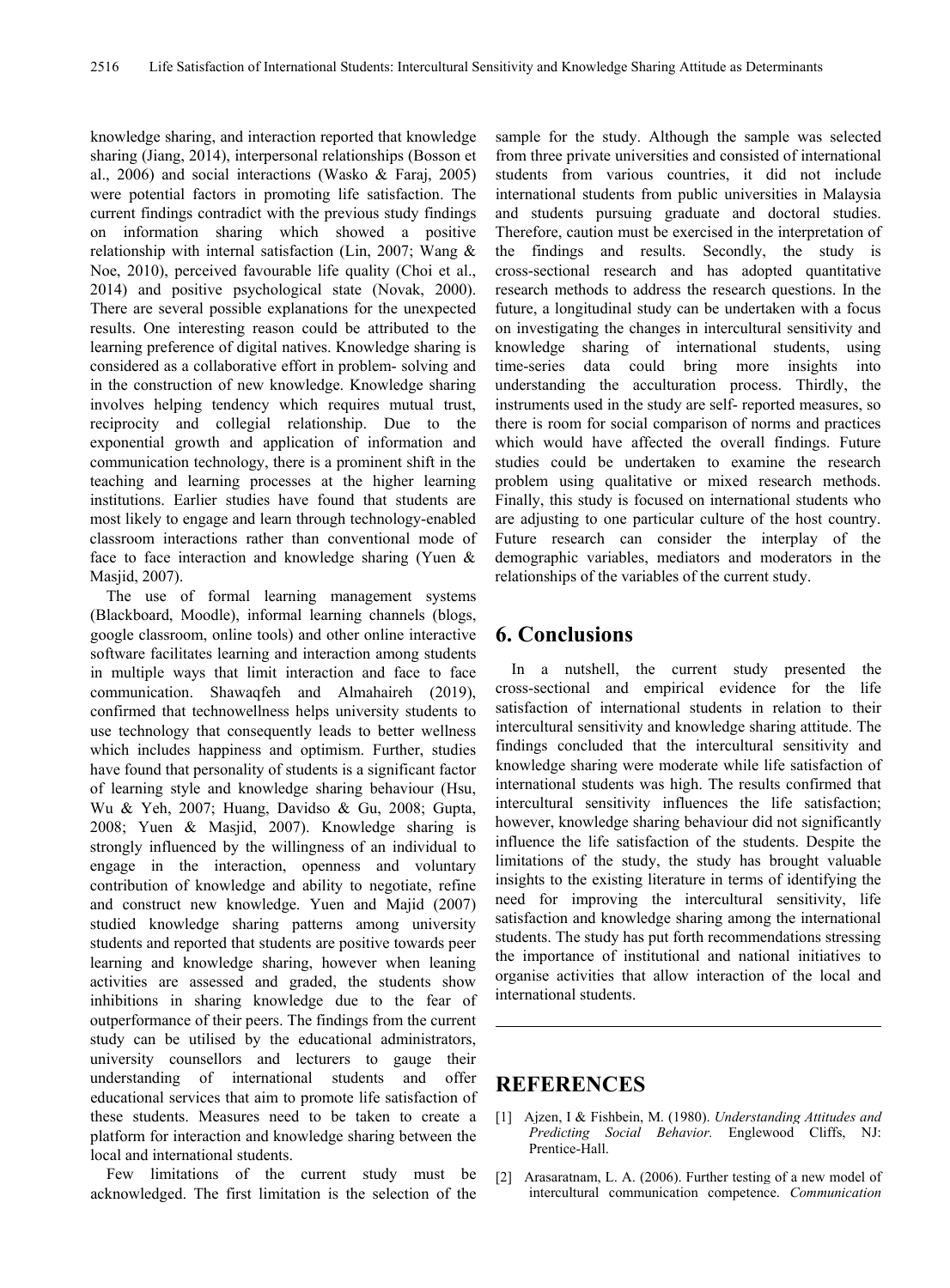*Research Reports*, *23*(2), 93-99.

- [3] Asgari, M., &Borzooei, M. (2014). Effects of service quality and price on satisfaction and the consequent learning outcomes of international students. *Business and Management*, *6*(3), 132.
- [4] Bartol, K. M., & Srivastava, A. (2002). Encouraging knowledge sharing: The role of organizational reward systems. *Journal of leadership & organizational studies*, *9*(1), 64-76. <https://doi.org/10.1177/107179190200900105>
- [5] Bennett, M. J. (1993). Towards ethnorelativism: A developmental model of intercultural sensitivity. *Education for the intercultural experience*, *2*, 21-71.
- [6] Bosson, J. K., Johnson, A. B., Niederhoffer, K., & Swann Jr, W. B. (2006). Interpersonal chemistry through negativity: Bonding by sharing negative attitudes about others. *Personal Relationships*, *13*(2), 135-150[.](https://doi.org/10.1111/j.1475-6811.2006.00109.x) [https://doi.org/10.1111/j.1475](https://doi.org/10.1111/j.1475-6811.2006.00109.x) [-6811.2006.00109.x.](https://doi.org/10.1111/j.1475-6811.2006.00109.x)
- [7] Byram, M. (1997). Teaching and assessing intercultural communicative competence. Multilingual Matters.
- [8] Chen, G. M., & Starosta, W. J. (1996). Intercultural communication competence: A synthesis. *Annals of the International Communication Association*, *19*(1), 353-383. [https://doi.org/10.1080/23808985.1996.11678935.](https://doi.org/10.1080/23808985.1996.11678935)
- [9] Chen, G. M., & Starosta, W. J. (2000). The development and validation of the intercultural sensitivity scale.
- [10] Chen, Z., Deng, S., Mamtimin, A., Chang, J., Liu, F., & Ma, L. (2017, July). Exploring Factors Influencing Knowledge Sharing of International Students at Chinese University. In *International Conference on Cross-Cultural Design* (pp. 521-530). Springer, Cham.
- [11] Choi, J. H., Kim, S., Moon, J. Y., Kang, J., Lee, I., & Kim, J. (2014). Seek or provide: Comparative effects of online information sharing on seniors' quality of life. *Communications of the Association for Information Systems*, *34*(1), 27.
- [12] Chong, C. W., Teh, P. L., & Tan, B. C. (2014). Knowledge sharing among Malaysian universities' students: do personality traits, class room and technological factors matter? *Educational Studies*, *40*(1), 1-25. doi: 10.1080/03055698.20 13.825577.
- [13] Connelly, C. E., & Kelloway, E. K. (2003). Predictors of employees' perceptions of knowledge sharing cultures. *Leadership & Organization Development Journal*.
- [14] Daig, I., Herschbach, P., Lehmann, A., Knoll, N., & Decker, O. (2009). Gender and age differences in domain-specific life satisfaction and the impact of depressive and anxiety symptoms: a general population survey from Germany. *Quality of Life Research*, *18*(6), 669-678.
- [15] Davenport, T. H., & Prusak, L. (1998). *Working knowledge: How organizations manage what they know*. Harvard Business Press.
- [16] De Andrés, V. (1999). Self-esteem in the classroom or the metamorphosis of butterflies. *Affect in language learning*, 87-102.
- [17] Deardorff, D. K. (2006). Identification and assessment of intercultural competence as a student outcome of

internationalization. *Journal of studies in international education*, *10*(3), 241-266. doi: 10.1177/1028315306287002.

- [18] Desa, A., Yusooff, F., & Kadir, N. B. Y. A. (2012). Acculturative stress among international postgraduate students at UKM. *Procedia-Social and Behavioral Sciences*, *59*, 364-369.
- [19] Diener, E. D., Emmons, R. A., Larsen, R. J., & Griffin, S. (1985). The satisfaction with life scale. *Journal of personality assessment*, *49*(1), 71-75[.](http://dx.doi.org/10.1207/s15327752jpa4901%2013) [http://dx.doi.org/10.1207/s153277](http://dx.doi.org/10.1207/s15327752jpa4901%2013) [52jpa4901](http://dx.doi.org/10.1207/s15327752jpa4901%2013) 13
- [20] Diener, E., Oishi, S., & Lucas, R. E. (2003). Personality, culture, and subjective well-being: Emotional and cognitive evaluations of life. *Annual review of psychology*, *54*(1), 403-425.
- [21] Dokhtesmati, M., & Bousari, R. G. (2013). Knowledge Sharing in Iranian academic institutions: Meta-analysis approach. *Procedia-Social and Behavioral Sciences*, *73*, 383-387.
- [22] Erdogan, B., Bauer, T. N., Truxillo, D. M., & Mansfield, L. R. (2012). Whistle while you work: A review of the life satisfaction literature. *Journal of management*, *38*(4), 1038-1083.
- [23] Fritz, W., Graf, A., Hentze, J., Möllenberg, A., & Chen, G. M. (2005). An examination of Chen and Starosta's model of intercultural sensitivity in Germany and United States. https://web.uri.edu/iaics/files/05
- [24] Gupta, A. K., & Govindarajan, V. (2000). Knowledge flows within multinational corporations. *Strategic management journal*, *21*(4),473-49[6.https://doi.org/10.1002/\(SICI\)1097-0](https://doi.org/10.1002/(SICI)1097-0266(200004)21:4%3C473::AID-SMJ84%3E3.0.CO;2-I) [266\(200004.](https://doi.org/10.1002/(SICI)1097-0266(200004)21:4%3C473::AID-SMJ84%3E3.0.CO;2-I)
- [25] Hsu, B. F., Wu, W. L., & Yeh, R. S. (2007, August). Personality composition, affective tie and knowledge sharing: a team level analysis. In *PICMET'07-2007 Portland International Conference on Management of Engineering &Technology* (pp. 2583-2592). IEEE.https://doi.org/*10.1109 /PICMET.2007.4349592.*
- [26] Huang, Q., Davison, R. M., & Gu, J. (2008). Impact of personal and cultural factors on knowledge sharing in China. *Asia Pacific Journal of Management*, *25*(3), 451-471.
- [27] Jiang, Z. (2014). Impact of information and communication technology (ICT) on job outcomes: Does knowledge sharing matter. *Academy of Taiwan Business Management Review*, *10*(2), 53-62.
- [28] Kim, Y. Y. (1988). Communication and cross-cultural adaptation: An integrative theory. Multilingual Matters.
- [29] Kosheleva, E. Y., Amarnor, A. J., & Chernobilsky, E. (2015). Stress factors among international and domestic students in Russia. *Procedia-Social and Behavioral Sciences*, *200*, 460-466.
- [30] Kowarski, I. (2010). Colleges help students to translate the benefits of study abroad. *The Chronicle of Higher Education*.
- [31] Lin, H. F. (2007). Effects of extrinsic and intrinsic motivation on employee knowledge sharing intentions. *Journal of information science*, *33*(2), 135-149.
- [32] Maharaja, G. (2018). The Impact of Study Abroad on College Students' Intercultural Competence and Personal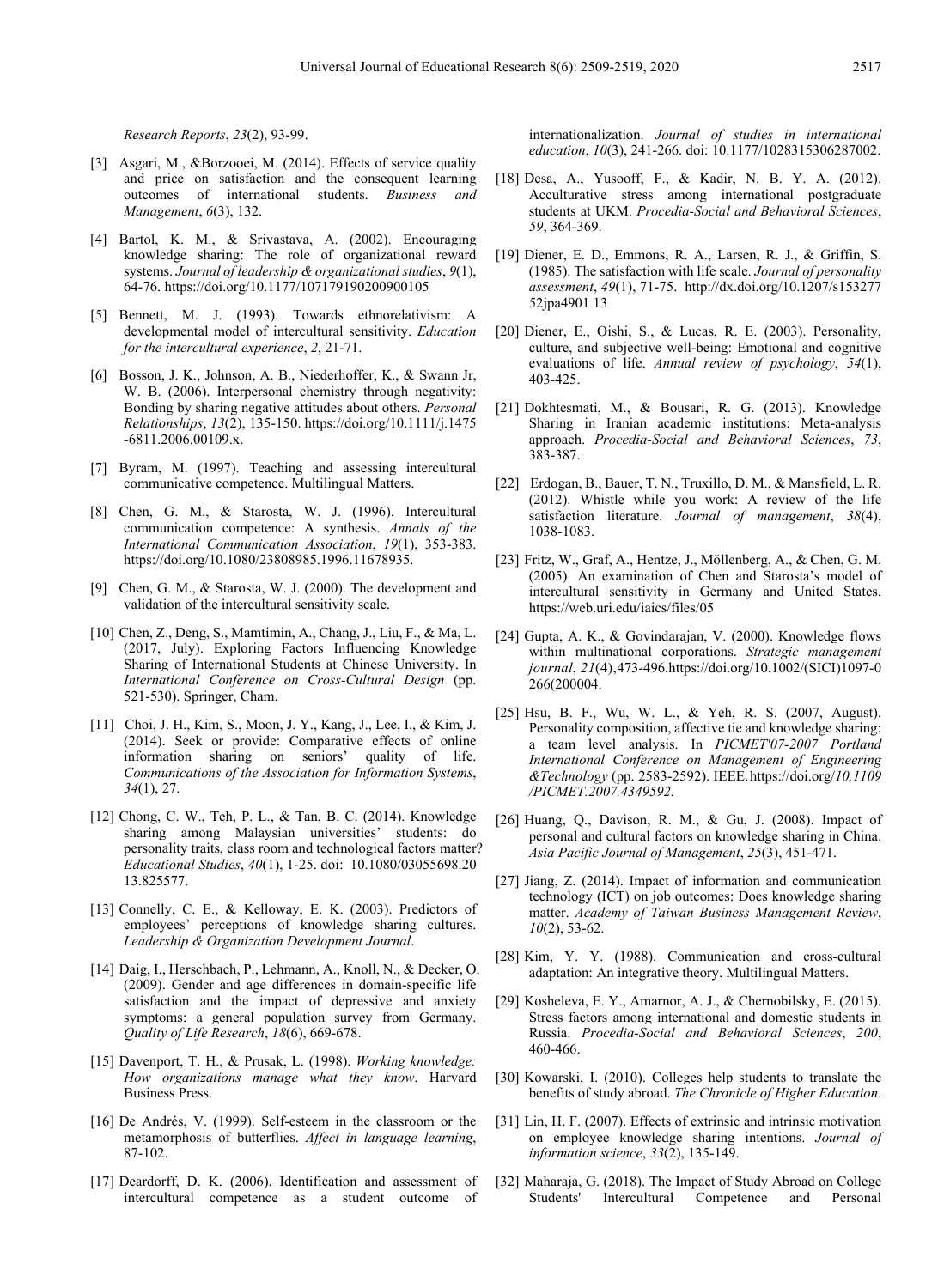Development. *International Research and Review*, *7*(2), 18-41.

- [33] Maharaja, G. (2018). The Impact of Study Abroad on College Students' Intercultural Competence and Personal Development. *International Research and Review*, *7*(2), 18-41.
- [34] Majid, S., & Wey, S. M. (2011). Knowledge sharing behavior of graduate students. In *Global Aspects and Cultural Perspectives on Knowledge Management: Emerging Dimensions* (pp. 113-125). IGI Global.
- [35] Mak, A. S., Bodycott, P., & Ramburuth, P. (2015). Beyond host language proficiency: Coping resources predicting international students' satisfaction. *Journal of Studies in International Education*, *19*(5), 460-475[.](https://doi.org/10.1177/1028315315587109) [https://doi.org/10.1](https://doi.org/10.1177/1028315315587109) [177/1028315315587109](https://doi.org/10.1177/1028315315587109)
- [36] Malaklolunthu, S., & Selan, P. S. (2011). Adjustment Problems among International Students in Malaysian Private Higher Education Institutions. *Procedia Social and Behavioral Sciences, 15*, 833-837[.](https://doi.org/10.1016/j.sbspro.2011.03.194) [https://doi.org/10.1016/j.sbspro.2011.](https://doi.org/10.1016/j.sbspro.2011.03.194) [03.194.](https://doi.org/10.1016/j.sbspro.2011.03.194)
- [37] Mallasi, H., & Ainin, S. (2015). Investigating knowledge sharing behaviour in academic environment. *Journal of Organizational Knowledge Management*, *2015*, 1-20.
- [38] Ministry of Higher Education. (MOHE). (2017). Higher Education Statistics 2016. Putrajaya: Ministry of Higher Education Malaysia.
- [39] Misra, R., & Castillo, L. G. (2004). Academic Stress among College Students: Camparision of American and International Students. *International Journal of Stress Management, 11,* 132-148. https://doi.org/10.1037/1072-5245. 11.2.132.
- [40] Muda, W. A. M. W. (2008, December). The Malaysian national higher education action plan: Redefining autonomy and academic freedom under the APEX experiment. In *ASAIHL Conference, University Autonomy: Interpretation and Variation, UniversitiSains Malaysia, Penang* (pp. 12-14).
- [41] Nachatar Singh, J. K., Schapper, J., & Jack, G. (2014). The importance of place for international students' choice of university: A case study at a Malaysian university. *Journal of Studies in International Education*, *18*(5), 463-474.
- [42] Novak, J. D. (2010). Learning, creating, and using knowledge: Concept maps as facilitative tools in schools and corporations. Routledge.
- [43] Peng, S. Y. (2006). A comparative perspective of intercultural sensitivity between college students and multinational employees in China. *Multicultural perspectives*, *8*(3), 38-45. [https://doi.org/10.1207/s15327892mcp0803\\_7](https://doi.org/10.1207/s15327892mcp0803_7)
- [44] Peng, S. Y., Rangsipaht, S., & Thaipakdee, S. (2005). Measuring intercultural sensitivity: A comparative study of ethnic Chinese and Thai nationals. *Journal of Intercultural Communication Research*, *34*(2), 119-137.
- [45] Rafaeli, S., & Ravid, G. (2003). Information sharing as enabler for the virtual team: an experimental approach to assessing the role of electronic mail in disintermediation. *Information Systems Journal*, *13*(2), 191-206.
- [46] Rienties, B., Beausaert, S., Grohnert, T., Niemantsverdriet, S., & Kommers, P. (2012). Understanding academic

performance of international students: The role of ethnicity, academic and social integration. *Higher education*, *63*(6), 685-700. <https://doi.org/10.1007/s10734-011-9468-1>

- [47] Ryff, C. D. (1989). Happiness is everything, or is it? Explorations on the meaning of psychological well-being. *Journal of personality and social psychology*, *57*(6), 1069. [https://doi.org/10.1037//0022-3514.57.6.1069](https://doi.org/10.1037/0022-3514.57.6.1069)
- [48] Sarwari, A. Q., & Abdul Wahab, M. N. (2017). Study of the relationship between intercultural sensitivity and intercultural<br>communication competence among international communication postgraduate students: A case study at University Malaysia Pahang. *Cogent Social Sciences*, *3*(1), 1310479.
- [49] Shawaqfeh, B., & Almahaireh, A. (2019). TechnoWellness and Its Relationship with Happiness and Optimism among University of Jordan Students. *Journal of Social Studies Education Research*, *10*(2), 145-167.
- [50] Shin, D. C., & Johnson, D. M. (1978). Avowed happiness as an overall assessment of the quality of life. *Social indicators research*, *5*(1-4), 475-492. https://doi.org/10.1007/BF003529 44.
- [51] Sim, M. W. (2006). Information and knowledge sharing among postgraduate students in Singapore (Doctoral dissertation).
- [52] Sinicrope, C., Norris, J., & Watanabe, Y. (2007). Understanding and assessing intercultural competence: A summary of theory, research, and practice (technical report for the foreign language program evaluation project). *University of Hawai'I Second Langauge Studies Paper 26 (1)*.
- [53] Smith, R. A., & Khawaja, N. G. (2011). A review of the acculturation experiences of international students. *International Journal of intercultural relations*, *35*(6), 699-713. https://doi.org/10.1016/j.ijintrel.2011.08.004.
- [54] Sosik, J. J., & Jung, D. I. (2002). Work-group characteristics and performance in collectivistic and individualistic cultures. *The Journal of social psychology*, *142*(1), 5-23.
- [55] Suh, E., Diener, E., Oishi, S., &Triandis, H. C. (1998). The shifting basis of life satisfaction judgments across cultures: Emotions versus norms. *Journal of personality and social psychology*, *74*(2), 482.
- [56] Summers, M., &Volet, S. (2008). Students' attitudes towards culturally mixed groups on international campuses: impact of participation in diverse and non‐diverse groups. *Studies in higher education*, *33*(4), 357-370.
- [57] Syed-Ikhsan, S. O. S. B., & Rowland, F. (2004). Benchmarking knowledge management in a public organisation in Malaysia. *Benchmarking: an international journal*, *11*(3), 238-266.
- [58] Tamam, E. (2010). Examining Chen and Starosta's model of intercultural sensitivity in a multiracial collectivistic country. *Journal of Intercultural Communication Research*, *39*(3), 173-183. https://doi.org/10.1080/17475759.2010.534860.
- [59] Vazirani, S., Carmona, C., Vidal, J., Hernaiz-Agreda, N., López-Francés, I., & Jesús Benlloch-Sanchis, M. (2018). International Students' Integration in Classroom: Strategies and Support by Teachers and Local Students in Higher Education.
- [60] Wang, S., & Noe, R. A. (2010). Knowledge sharing: A review